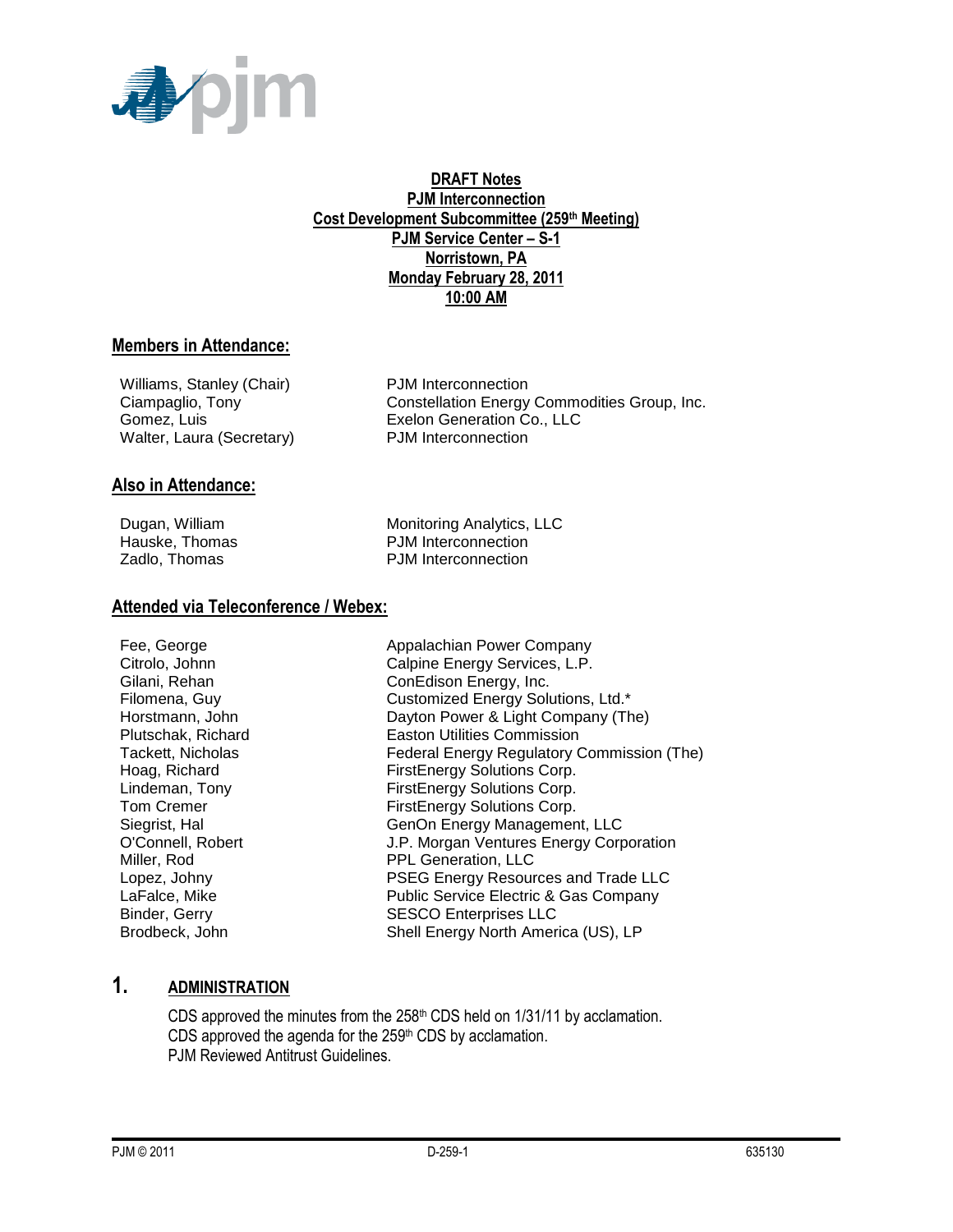

# **2. CDS STATUS UPDATE**

CDS Chair, Stan Williams recommended training on PJM's new Stakeholder Process, outlined in [Manual](http://www.pjm.com/~/media/documents/manuals/m34.ashx)   $34.$  The stakeholder training will be held March 15<sup>th</sup> and 16<sup>th</sup> and registration is available on pim.com.

### **3. MANUAL 15 LANGUAGE FOR NON-REGULATORY OPPORTUNITY COSTS**

The draft manual language for inclusion of Non-Regulatory Opportunity Costs was endorsed with minor changes. This manual language will go to the Markets and Reliability Committee (MRC) for information on March 23, 2011. This issue can be found on *issue tracking*.

## **4. STANDARDIZATION OF COST BY UNIT TYPE**

George Fee, AEP, presented a problem statement about standardizing cost calculations. The CDS decided to roll this issue into the problem statement for VOM definition (item 6). PJM will update the educational document to include VOM policies from other RTOs.

## **5. NO LOAD FUEL/COST[: ISSUE TRACKING LINK](http://www.pjm.com/committees-and-groups/issue-tracking/issue-tracking-details.aspx?Issue=%7bB4390F49-FB83-4790-B1E7-89EF1844E073%7d)**

Please refer to **Manual 34**, Chapter 7, page 25 for details on the issue resolution process.

PJM presented a preliminary educational document on the Definition of No Load. The document will be enhanced by modifying the two appendixes to work together and ensure that the dispatch example curves are representative of real units. CDS then moved on to interest identification. The following interests were identified:

- Current practices should be appropriate reflected in the market rules. The rules should reflect the need for adjustment of no load to create monotonically increasing offer curves
- Create rules that result in the consistent development of No Load costs for Combined Cycles

CDS then moved on to design criteria. The following design criterion was identified:

- Development of a single method and preferred definition of no load.
- Create a clear procedure for calculation of no load costs
- The need to adjust no load costs to create monotonically increasing curves must be maintained
- Solution cannot require finer information granularity than physically exists
- Development of a clear calculation procedure so that no load that is calculated by the MMU and by market participants should be the same number

#### **6. VARIABLE OPERATING AND MAINTENANCE (VOM) COST DEFINITION: [ISSUE TRACKING LINK](http://www.pjm.com/committees-and-groups/issue-tracking/issue-tracking-details.aspx?Issue=%7b189C7210-9A23-4782-A5B5-634A6887CFE1%7d)**

PJM presented an educational document about VOM. Based on feedback, PJM will refine the material further and review it at the next meeting. A section will be added to cover how other RTOs handle VOM. The problem statement will be revised to include the concept of standardization of default VOM values by unit type. Stakeholders discussed their desire to focus on activities that minimize references to FERC Accounts.

## **7. CDS WORK PLAN AND FUTURE TOPICS**

Information for Unit types not Addressed by Manual 15 Immature Unit Definition Combined Cycle Modeling Cyclic Peaking Factors for Combined Cycle units: **Issue Tracking (referred by MRC)** Treatment of Units under Long Term Contracts (Legacy item)